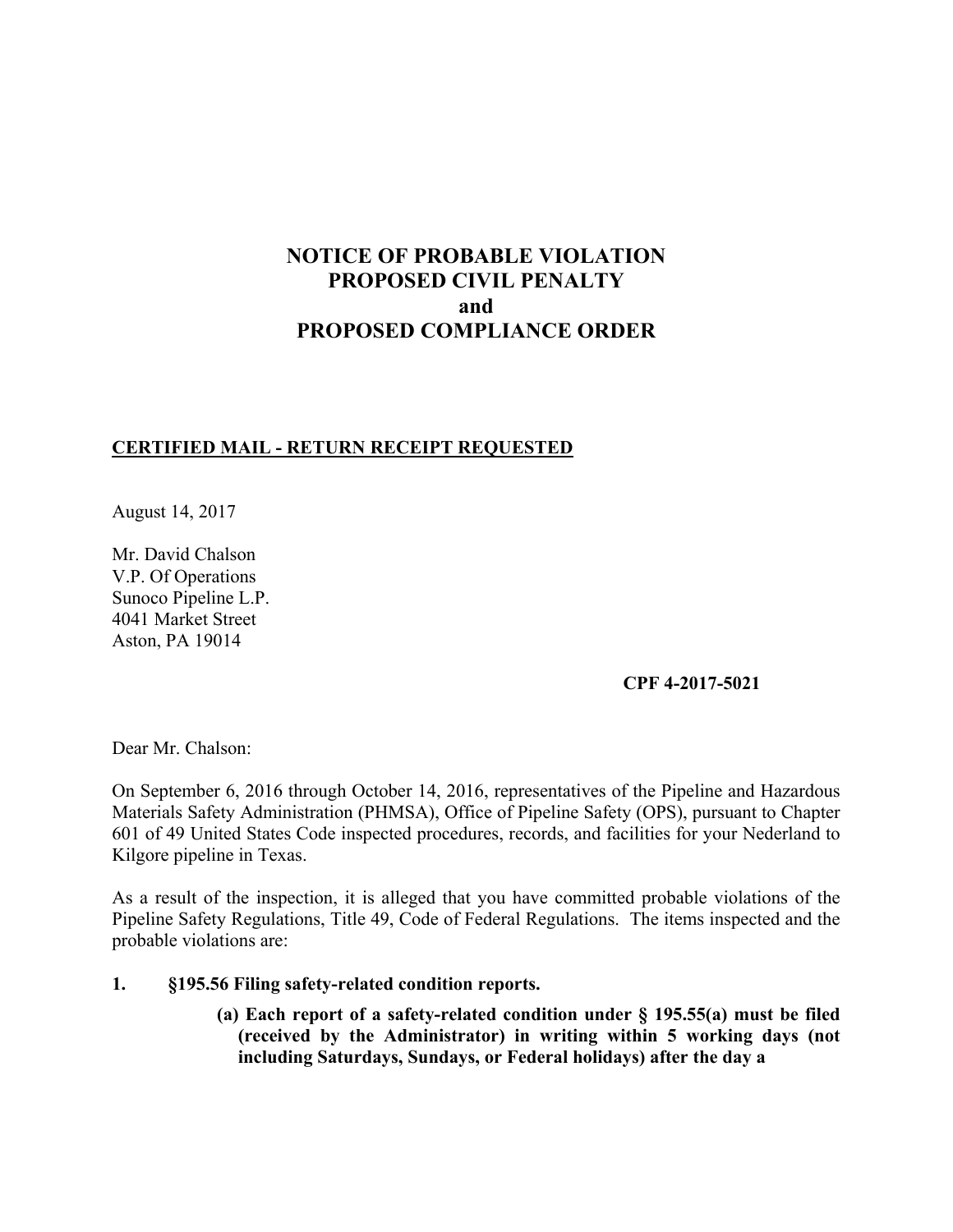**representative of the operator first determines that the condition exists, but not later than 10 working conditions may be described in a single report if they are closely related. To file a report by facsimile (fax), dial (202) 366- 7128.** 

Sunoco failed to file safety-related condition reports with PHMSA within five working days after determining conditions existed that met the criteria of a safety-related condition as per 195.55(a)(6). Sunoco issued two 20% operating pressure reductions on the Goodrich to Longview segment due to identification of a safety related condition. In both instances no safety-related condition report was filed with PHMSA.

On April 29, 2014, and May 13, 2014 Sunoco performed an integrity assessment on the 10" Goodrich to Longview segment using a deformation and magnetic flux leakage (MFL) inline inspection tool. On October 27, 2014 Sunoco received a final report from an inline inspection performed by a third party which detailed multiple anomalies in the "immediate repair" category. On October 29, 2014 Sunoco issued a 20% operating pressure reduction on this segment via MOC-7673. On February 19, 2016 Sunoco again issued a 20% operating pressure reduction via MOC-10204 to repair an overlooked 180-day anomaly. In both cases Sunoco failed to file a safetyrelated condition with PHMSA.

#### **2. §195.401 General requirements.**

- **(b) An operator must make repairs on its pipeline system according to the following requirements:**
- **(1) Non Integrity management repairs. Whenever an operator discovers any condition that could adversely affect the safe operation of its pipeline system, it must correct the condition within a reasonable time. However, if the condition is of such a nature that it presents an immediate hazard to persons or property, the operator may not operate the affected part of the system until it has corrected the unsafe condition.**

Sunoco failed to take action to repair a section of buried pipe that was exposed and sagging due to wash out. This condition existed for more than five years.

During a valve inspection on October 12, 2016 PHMSA inspectors noticed a section of pipeline located near a river bend that was exposed and noticeably sagging due to washout. Operator personnel stated that it must have been underwater for a long time. This section is approximately 180 feet from the valve station which was inspected by operator on September 21, 2016. Aerial patrol reports for the preceding three months did not indicate any observation or notes regarding the exposed section. PHMSA reviewed Google Earth maps for this location and found photographs showing that the pipe has been exposed since at least 2009.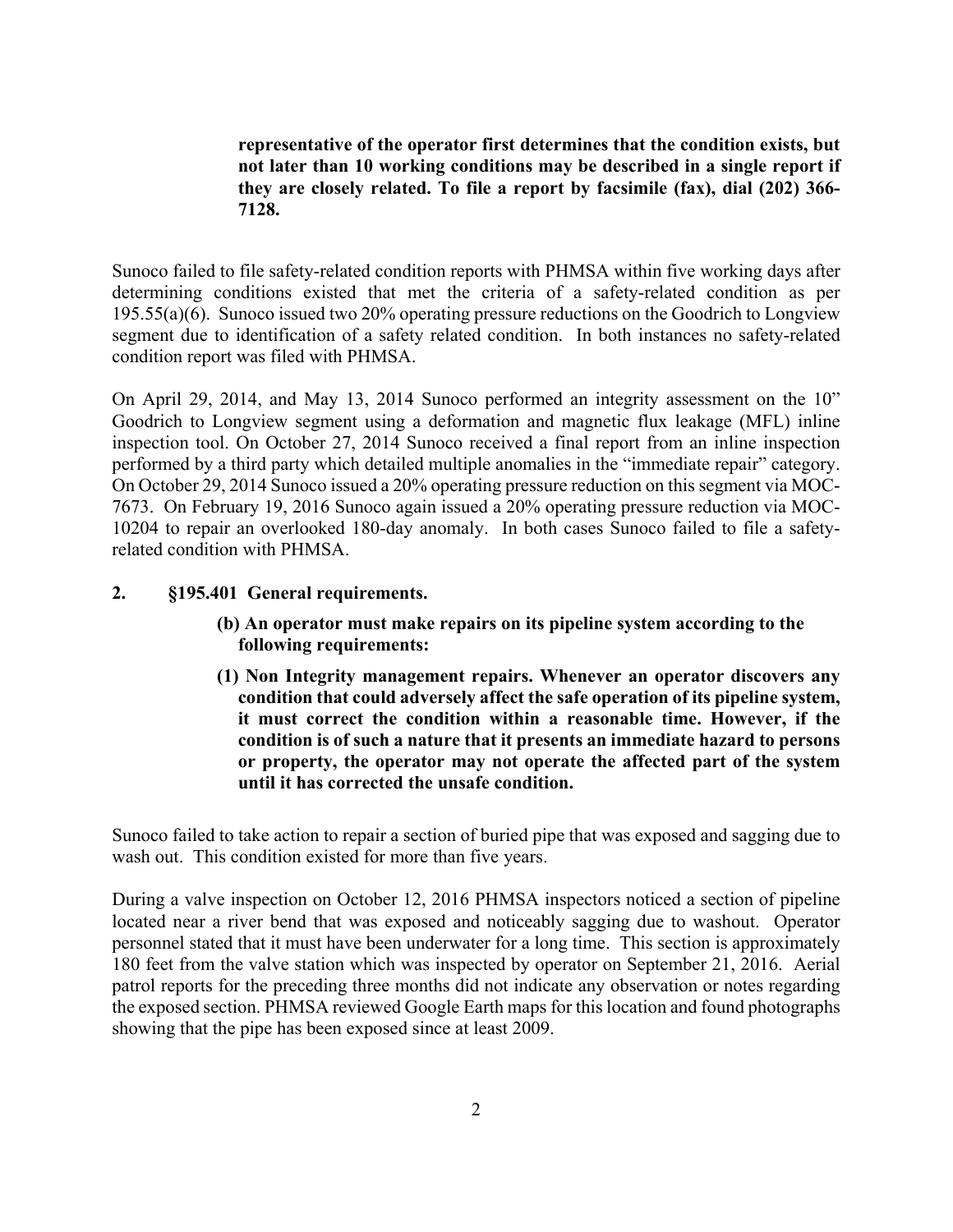- **3. §195.452 Pipeline integrity management in high consequence areas.** 
	- **(h) What actions must an operator take to address integrity issues?**
	- **(1) General requirements. An operator must take prompt action to address all anomalous conditions the operator discovers through the integrity assessment or information analysis. In addressing all conditions, an operator must evaluate all anomalous conditions and remediate those that could reduce a pipeline's integrity. An operator must be able to demonstrate that the remediation of the condition will ensure the condition is unlikely to pose a threat to the long-term integrity of the pipeline. An operator must comply with § 195.422 when making a repair.**
	- **(i) Temporary pressure reduction. An operator must notify PHMSA, in accordance with paragraph (m) of this section, if the operator cannot meet the schedule for evaluation and remediation required under paragraph (h)(3) of this section and cannot provide safety through a temporary reduction in operating pressure.**

Sunoco failed notify PHMSA that they did not meet the schedule for evaluation and remediation as required by §195.452 (h)(4)(iii) for a 180 day anomaly identified on the Douglass to Longview segment. Safety was not provided by a temporary pressure reduction between July 27, 2015 and February 19, 2016.

During inspection Sunoco provided a dig sheet showing that a 180 day anomaly on the Goodrich to Longview segment had not been remediated within the required timeframe. Sunoco operated this line without providing safety through a pressure restriction until MOC-10204 was issued on February 19, 2016. No notification was made to PHMSA.

# **4. §195.452 Pipeline integrity management in high consequence areas**

- **(h)** *What actions must an operator take to address integrity issues?*
- **(4)** *Special requirements for scheduling remediation*
- **(ii)** *60-day conditions.* **Except for conditions listed in paragraph (h)(4)(i) of this section, an operator must schedule evaluation and remediation of the following conditions within 60 days of discovery of condition.**

Sunoco failed to schedule and remediate seven 60 day conditions identified within the time frames required by  $$195.452(h)(4)(ii)$ .

Sunoco performed an ILI on the 10" Douglass to Longview segment and discovered the seven conditions on 10/27/2014. The repairs on these identified 60 day conditions were not completed within the time frame as required.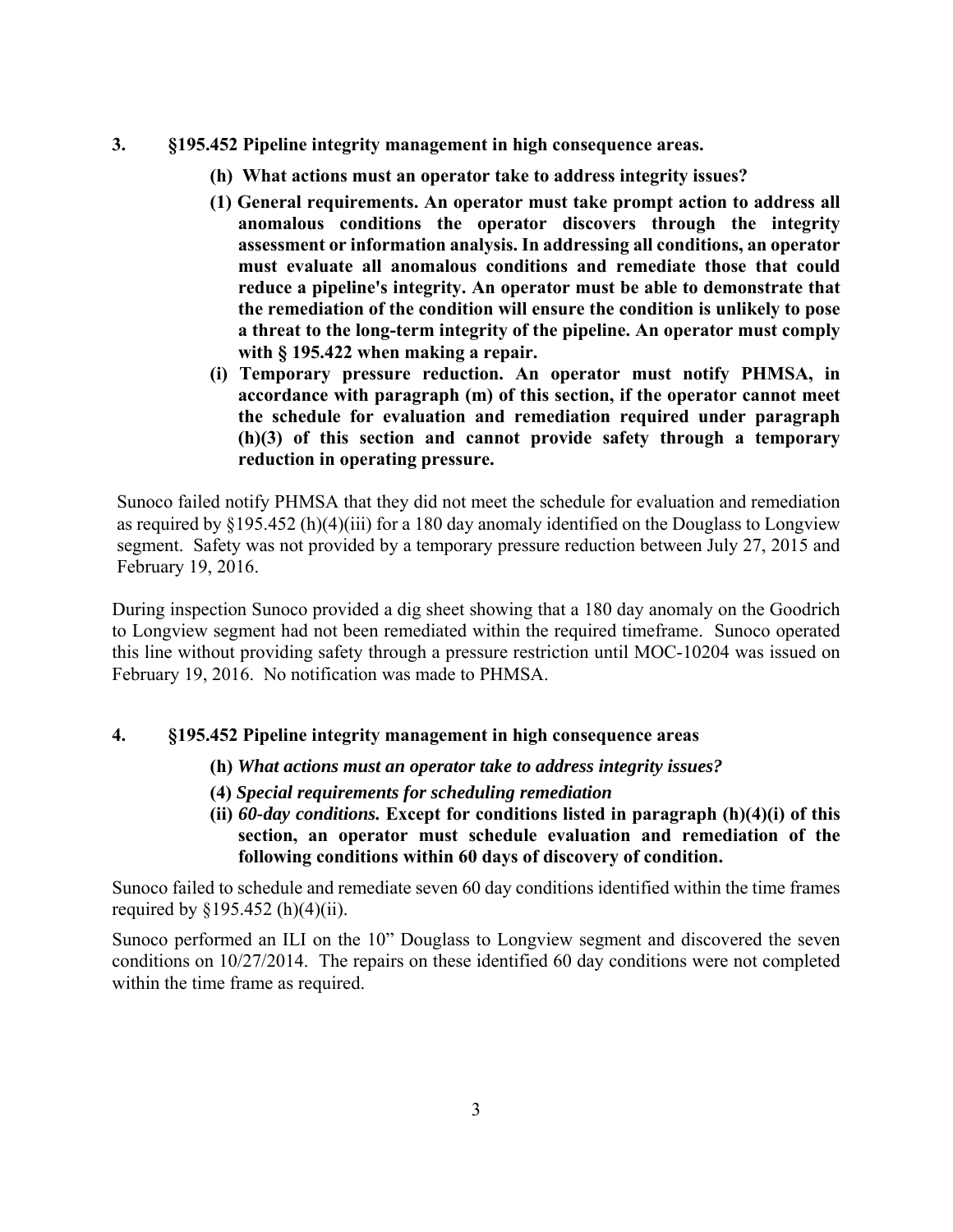- **5. §195.452 Pipeline integrity management in high consequence areas** 
	- **(h)** *What actions must an operator take to address integrity issues?*
	- **(4)** *Special requirements for scheduling remediation*
	- **(iii)** *180-day conditions.* **Except for conditions listed in paragraph (h)(4)(i) or (ii) of this section, an operator must schedule evaluation and remediation of the following within 180 days of discovery of the condition.**

Sunoco failed to schedule and remediate four 180 day conditions identified within the time frame required by  $$195.452$  (h)(4)(iii).

Sunoco performed an ILI on the 10" Douglass to OTI segment and discovered three of these conditions on 12/18/2012. Another ILI was performed on the 10" Douglas to Longview segment and discovered the fourth condition on 10/27/2014. The repairs on these identified 180 day conditions were not completed within the time frame as required.

# **6. §195.505 Qualification Program**

## **(g) Identify those covered tasks and the intervals at which evaluation of the individual's qualifications is needed.**

Sunoco's written procedure titled *Sunoco Pipeline L.P. & Affiliates Operator Qualification Plan rev 15* (OQ Plan) failed to require justification for the interval established for review of each of the covered tasks. Sunoco's OQ Plan sets a standard 36 month evaluation interval for all nonwelding covered tasks. Procedure only requires justification to extend interval beyond 36 months, and fails to consider intervals shorter than 36 months.

Sunoco's OQ Plan includes requalification frequency in section 5.3 on page 11. Plan provides neither a requirement to justify each task's interval nor a provision to shorten interval lengths from the 36-month standard should a task require it. Appendix C of the OQ plan includes a list of covered tasks. Each non-welding task uses a 36-month interval and no task has a documented justification for its interval.

#### 7**. §195.573 What must I do to monitor external corrosion control?**

- **(a)** *Protected pipelines.* **You must do the following to determine whether cathodic protection required by this subpart complies with §195.571:**
- **(1) Conduct tests on the protected pipeline at least once each calendar year, but with intervals not exceeding 15 months. However, if tests at those intervals are impractical for separately protected short sections of bare or ineffectively coated pipelines, testing may be done at least once every 3 calendar years, but with intervals not exceeding 39 months.**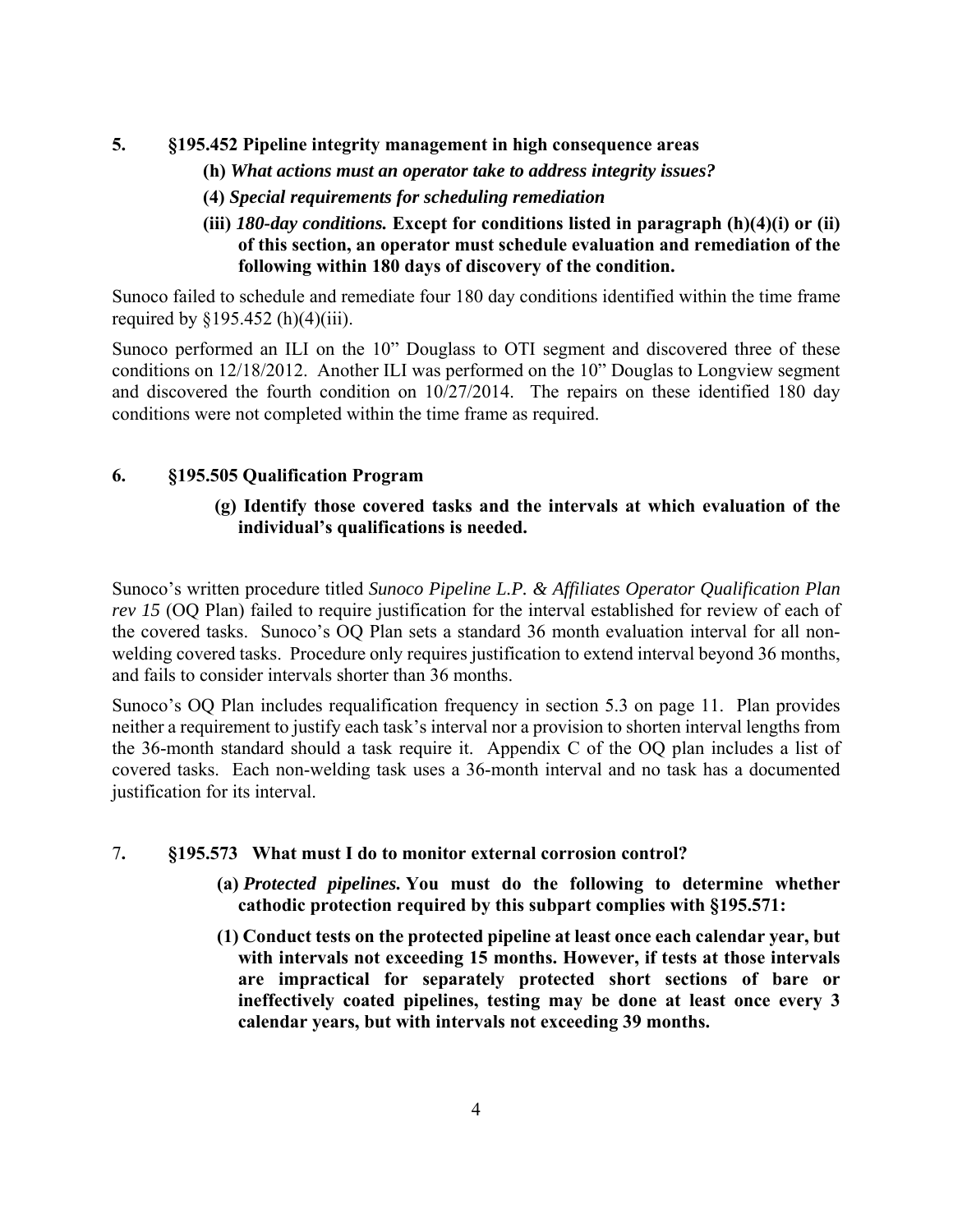Sunoco failed to conduct tests on their Goodrich to OTI cathodically protected pipeline at the required interval as required by §195.573(a)(1). On three separate occasions, Sunoco completed their cathodic protection surveys outside the once each calendar year, not to exceed fifteen month intervals as required.

At the time of the inspection, Sunoco provided PHMSA inspectors with corrosion control records showing dates of pipe-to-soil readings taken on the pipeline. PHMSA noted three instances did not meet the criteria where two instances had 17 month gaps between inspections, and one instance of a 21 month gap.

#### **8. §195.589 What corrosion control information do I have to maintain?**

**(c) You must maintain a record of each analysis, check, demonstration, examination, inspection, investigation, review, survey, and test required by this subpart in sufficient detail to demonstrate the adequacy of corrosion control measures or that corrosion requiring control measures does not exist. You must retain these records for at least 5 years, except that records related to §§195.569, 195.573(a) and (b), and 195.579(b)(3) and (c) must be retained for as long as the pipeline remains in service.** 

Sunoco failed to maintain records of atmospheric corrosion inspections required by §195.583(a) for the year 2013 on the section of pipeline south of Goodrich, TX.

Operator produced records of atmospheric corrosion inspections performed in 2016 and 2010 on the section, but were unable to produce the 2013 records. During the inspection Sunoco personnel told PHMSA inspectors that the inspections were assigned to a former employee. They believed the inspections were completed but they were unable to locate the records.

#### Proposed Civil Penalty

As of April 27, 2017, under 49 U.S.C. § 60122 and 49 CFR § 190.223, you are subject to a civil penalty not to exceed \$209,002 per violation per day the violation persists up to a maximum of \$2,090,022 for a related series of violations. The Compliance Officer has reviewed the circumstances and supporting documentation involved in the above probable violation(s) and has recommended that you be preliminarily assessed a civil penalty of \$129,800 as follows:

| Item number | <b>PENALTY</b> |
|-------------|----------------|
|             | \$35,500       |
| 4           | \$32,100       |
| $\sim$      | \$62,200       |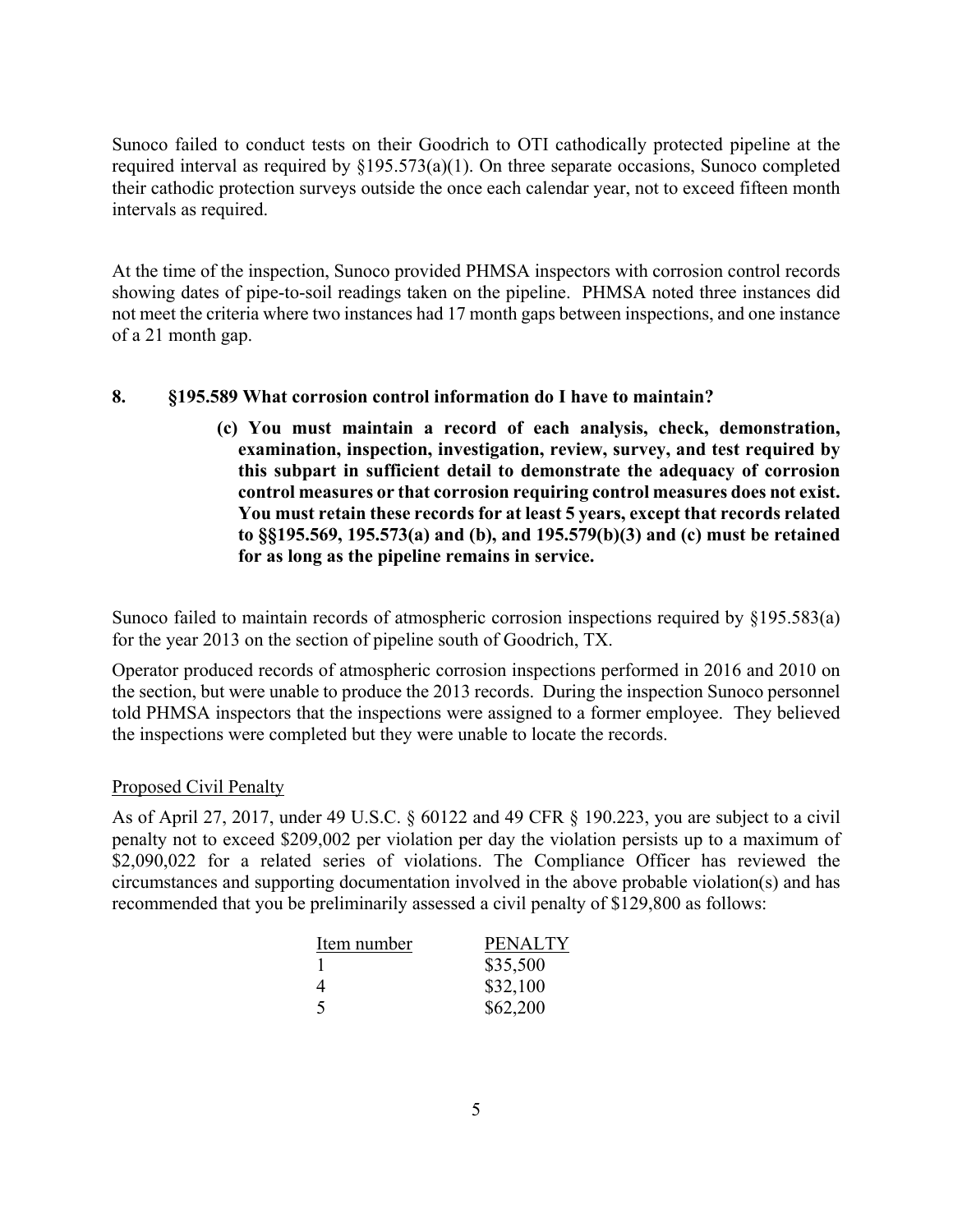#### Warning Items

With respect to items 3, 7, and 8 we have reviewed the circumstances and supporting documents involved in this case and have decided not to conduct additional enforcement action or penalty assessment proceedings at this time. We advise you to promptly correct these items. Failure to do so may result in additional enforcement action.

#### Proposed Compliance Order

With respect to items 2 and 6 pursuant to 49 United States Code § 60118, the Pipeline and Hazardous Materials Safety Administration proposes to issue a Compliance Order to Sunoco Pipeline L.P. Please refer to the *Proposed Compliance Order*, which is enclosed and made a part of this Notice.

#### Response to this Notice

Enclosed as part of this Notice is a document entitled *Response Options for Pipeline Operators in Compliance Proceedings*. Please refer to this document and note the response options. All material you submit in response to this enforcement action may be made publicly available. If you believe that any portion of your responsive material qualifies for confidential treatment under 5 U.S.C. 552(b), along with the complete original document you must provide a second copy of the document with the portions you believe qualify for confidential treatment redacted and an explanation of why you believe the redacted information qualifies for confidential treatment under 5 U.S.C. 552(b). If you do not respond within 30 days of receipt of this Notice, this constitutes a waiver of your right to contest the allegations in this Notice and authorizes the Associate Administrator for Pipeline Safety to find facts as alleged in this Notice without further notice to you and to issue a Final Order.

In your correspondence on this matter, please refer to **CPF 4-2017-5021** and for each document you submit, please provide a copy in electronic format whenever possible.

Sincerely,

Jon Manning Acting Director, Southwest Region Pipeline and Hazardous Materials Safety Administration

Enclosures: *Proposed Compliance Order Response Options for Pipeline Operators in Compliance Proceedings*